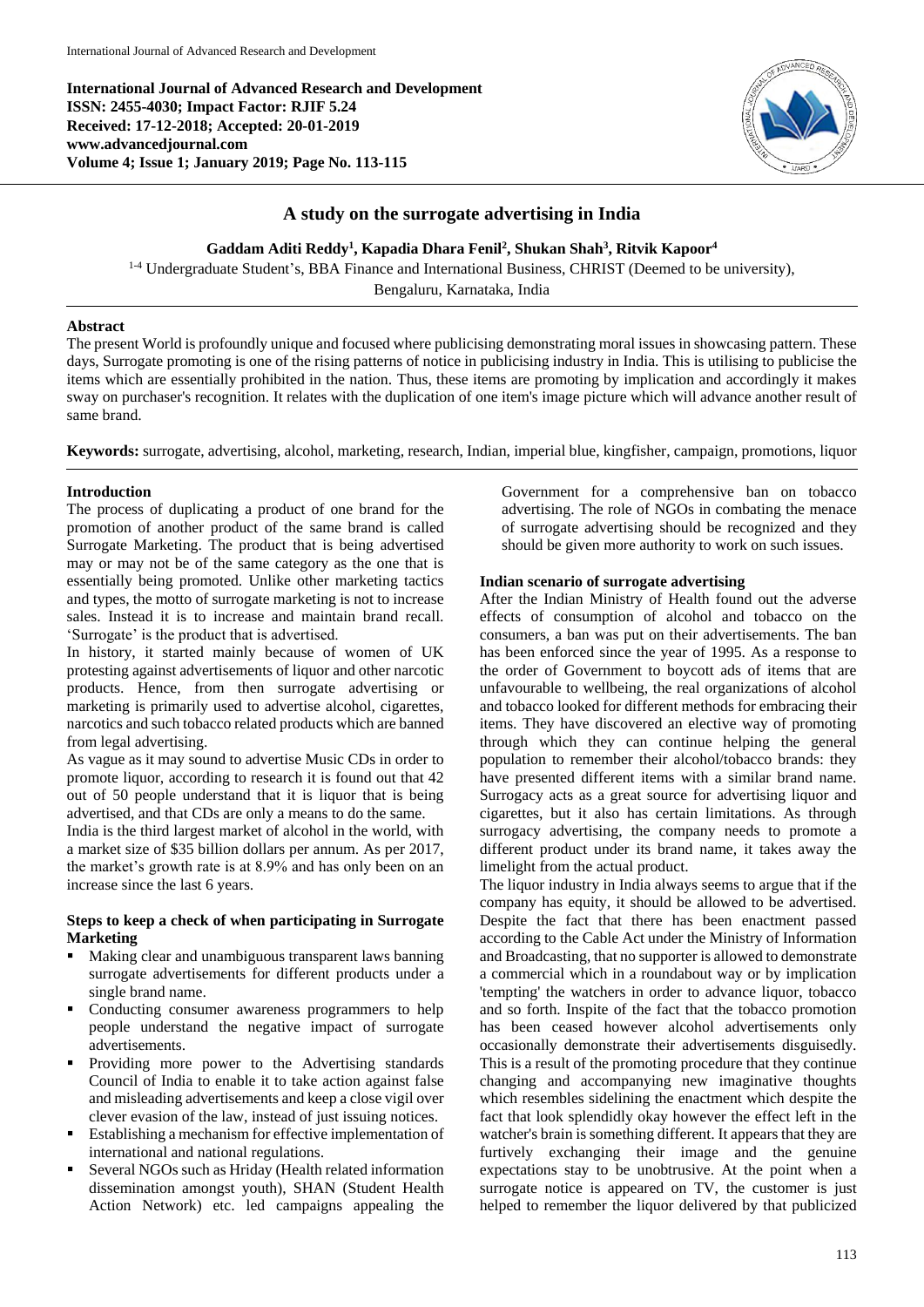brand through the advancement of, state their CDs, however with an immediate ad of liquor, the account conveyed is as a general rule, express and impeding. Coordinate commercials of liquor consumption are given engaging subjects where the beverage is appeared as a medium that can lead purchasers to brotherhood, carefree, pleasure, sexual achievement, upgraded fascination, social approval, and ubiquity. Aside from normalizing the consumption of liquor, such commercials likewise prefer to associate their image with the purchaser's challenging and at times forceful conduct. Since more youthful individuals normally search for these perspectives in their lives, they are effectively activated by liquor ads. Coordinate liquor promotions support and praise its utilization, and make the young feel as though it is their sole inconvenience free answer for everything. Then again, surrogate ads let individuals append their very own translations and thoughts to liquor, which are conceived because of the immediate impacts in their lives, for example, family, which are wild. Family causes them frame a specific observation around mixed refreshments, and their addresses are typically joined by expressions of careful and safe drinking, which commercials never talk about. The liquor showcase frame is that of an oligopoly, portrayed by couple of extensive firms moving separated items. The specific firms always strive for piece of the pie and the dimension of association and rivalry among them are uncommonly high. A lot of cash is spent on advancement through media notices, announcements, occasional sponsorships, and on the web and disconnected crusades. The merciless challenge boosts each firm to improve their liquor than the other.

## **Kingfisher- an example of surrogate advertising**

It is a worldwide brand in liquor, sports, mineral water, airlines and lifestyle. The principle business of Kingfisher is alcohol however kingfisher advance Indian Premier League group with the slogan 'Divided by teams – United by kingfisher. Kingfisher has likewise given its one of the celebrated brand to the one IPL group ' Royal Challengers Bangalore '. Kingfisher Airlines is likewise the case of surrogate commercials. Social media have additionally turned out to be most recent roads for liquor marks that set up their image articulation, as Kingfisher has a Facebook page, Twitter to advance their brands and to the extent controls are concerned, these regions are yet to be secured. So another angle which assumes an imaginative job is the social media showcasing which is one of the out of the crate promoting system and connects the objective clients straightforwardly. By doing all these surrogate promotions, Kingfisher simply need to make his quality into the psyche of its current client. Once to promote its beer in 2015, Kingfisher openly advertised it on the radio channels, using the word "beer" several times, but censoring the word whenever it was being repeated. Kingfisher had clearly violated the surrogate advertising norms in India. Kingfisher was also banned from any type of surrogate advertising because of the regulation Indian Health Ministry.

As the beer and alcohol market is ever increasing companies need to find new and innovative ways to promote their products. They need to find appropriate channels to advertise their product, if they don't want to meet the same fate as Kingfisher's.

### **Imperial blue- an example of surrogate advertising**

Alcohol in India is as widely consumed as it is talked about

in hushed tones and looked upon in a negative light. In such a market, it is necessary for the players to advertise smartly and make sure the target audience is efficiently affected.

Imperial Blue ranks 3 in the list of premium whiskeys in India. It was launched by Seagram in 1997 and taken over by an international brand, Pernod Ricard in 2002.

As the law prevails, it is illegal to advertise any alcoholic substance. Hence, Imperial Blue like most of its competitors (Bagpiper, Royal Stag etc.), resorted to surrogate advertising. In order to increase brand visibility and ensure brand recall, the company has involved in nearly all forms of advertising like billboards, newspapers, magazines, campaigns, social media engagements and so on. The fundamental that all of these endeavors are based on, is their tagline: 'Men will be men.' This indicates also their target audience which is Indian men in the age group of 25-35.

Based on these ideals, the brand has launched several campaigns and participated in sponsoring events; including World Series Hockey of 2012. It has also commissioned in producing a film that was titled after their tagline. It starred Rohit Khurana, Gaurav Chopra and Rajesh Kumar.

Ajay Gahlaut, the executive creative director of Imperial Blue, in an interview mentioned about the thought that goes behind their catchy ad campaigns. According to him, their intention is to bring about something that is never thought about as a promotional venture, however is very relatable by the common man. This can be observed to be true, as nearly all of their advertisements are based on this notion alone.

However, slightly contrary to the all-accepting opinion about the 'Men will be men' campaign, Shilov Mani, the senior Vice President of Social Street, a marketing agency, is of the opinion, that while these ads are interesting and relatable, the mention of the brand 'Imperial Blue' is almost missing. Besides, due to the campaign's presence from a considerable amount of time, these ads have now become predictable and repetitive. A unique element needs to be introduced.

#### **Future of surrogate marketing**

For long enough now producers have bent and mended rules according to their convenience to promote alcohol, cigarettes, narcotics and the such. While doing that, they also have not failed in making the big bucks. Consumers, along with them have also enjoyed their sponsorships and products, alike.

However, over time awareness of surrogate marketing has increased, and a few agile citizens for groups of people like agencies or NGOs have come up with a differing point of view.

Bobby Pawar, Marketing Director and Chief Creative Officer of Public is Worldwide, believes that it is hypocrisy on the part of the government to legalize production and consumption of alcohol but ban on its advertising. He says he is aware of the consequences that may come up if free advertising of liquor was established, but the government must find a way around it.

Another point that is raised in a similar context is of the awareness and maturity of the public itself. The more the time progresses, and the world becomes a global village, more and more people are being responsible of their choices and actions. In such an environment, even if companies are allowed to legally advertise liquor, consumers who are underage may not indulge in the same, is the assumption made in this theory.

When the bigger picture is viewed, there is an unending tradeoff between surrogate marketing and ethics. To employ